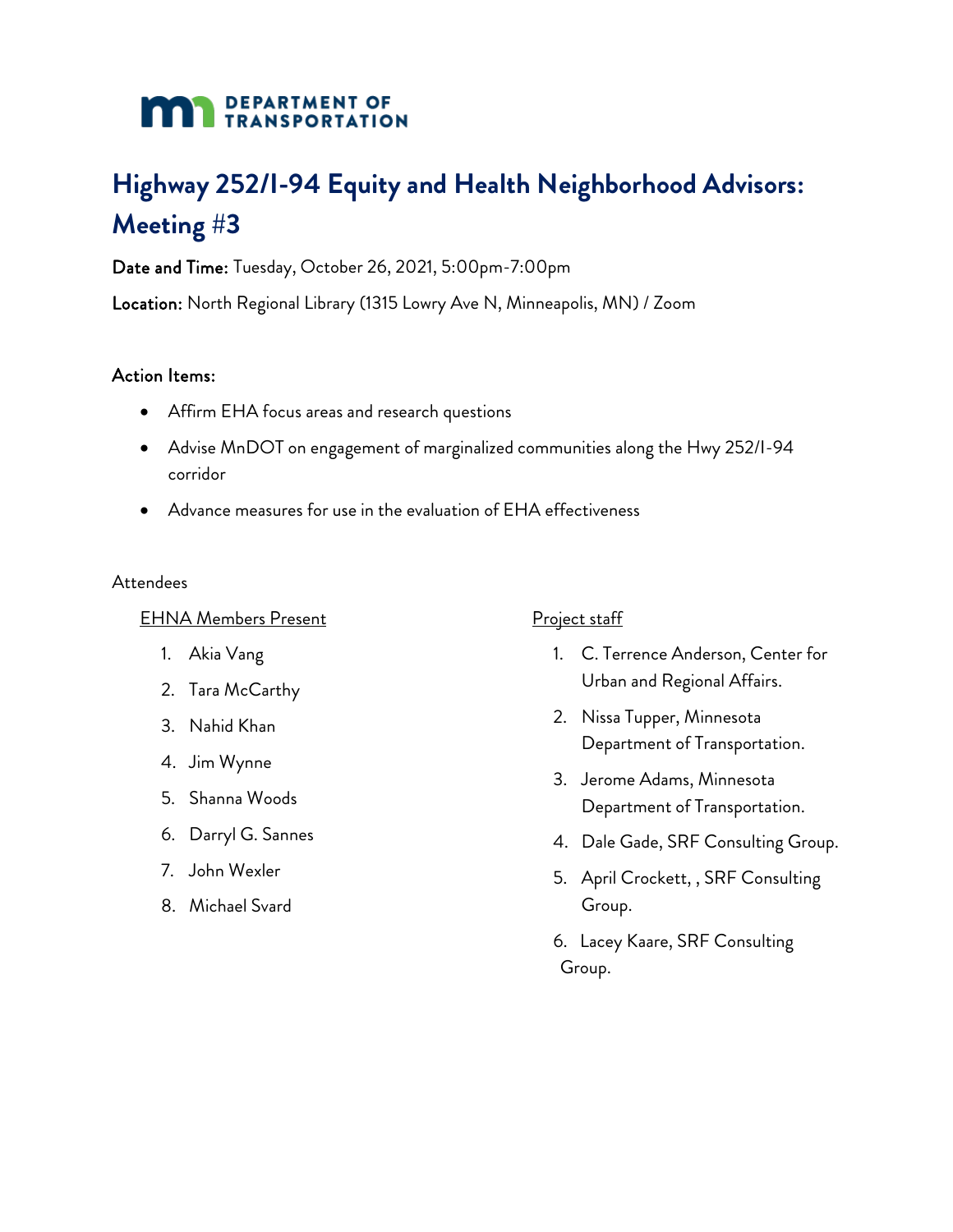# **Meeting Notes**

#### **Initial thoughts since the last meeting:**

Participants were given a chance to voice their thoughts. Thoughts are listed below:

- Bring the community together/ connectivity through community based green spaces, etc. instead of having the highways split community in half. Ex: overpasses, greenways.
- Project alternatives are limited to highway expansion and/or conversion to freeway. Other alternatives have not yet been considered- consider shifting to more of a local road system like E River Rd vs just highway expansion. If the alternatives only show highway expansion options, is the role of the EHNA to determine which of the alts is most effective?
	- o Rethinking is happening for Rondo (St Paul), why is that kind of thinking not being used in this project? Because of highways/ freeways, this community has been split into 5 smaller communities- negatively affecting livability. History of harm to North Minneapolis and SE Brooklyn Center communities being cut off from the river, and this project should include facilities to include this benefit to the community. A history presentation can address some of this.
- Mentions of the Mpls and Brooklyn Center city sessions and Monroe Elementary and discussions with their different representatives.
	- o Star Tribune on October 18th: Roads are safe but need work. Minnesotans are stuck in traffic 55% of the time. We need to work more on transit which will reduce congestion and air pollution. This article and responses resonated on the importance of improving transit.
- Hoping on intersection on commerce, community, and safety. Safety is the first priority, some solutions are simple and some are complicated. Commerce is important, but at what cost? How are our conversations in this group being used in in decision-making? Having more of a connection and transparency about the process would go a long to ensuring we're not just an ornament.
- Northtown One is in bankruptcy and considering redevelopment. How does that influence transit in the corridor? Walkability needs attention and improvement. Free Eazy-Pass for these residents since these are their local roads? Wondering what are the needs of the community vs what are the needs of the corridor?
- The EHNA needs to describe health and equity issues. MnDOT then creates alternatives to see if we can address those. The EHNA is not designing the project.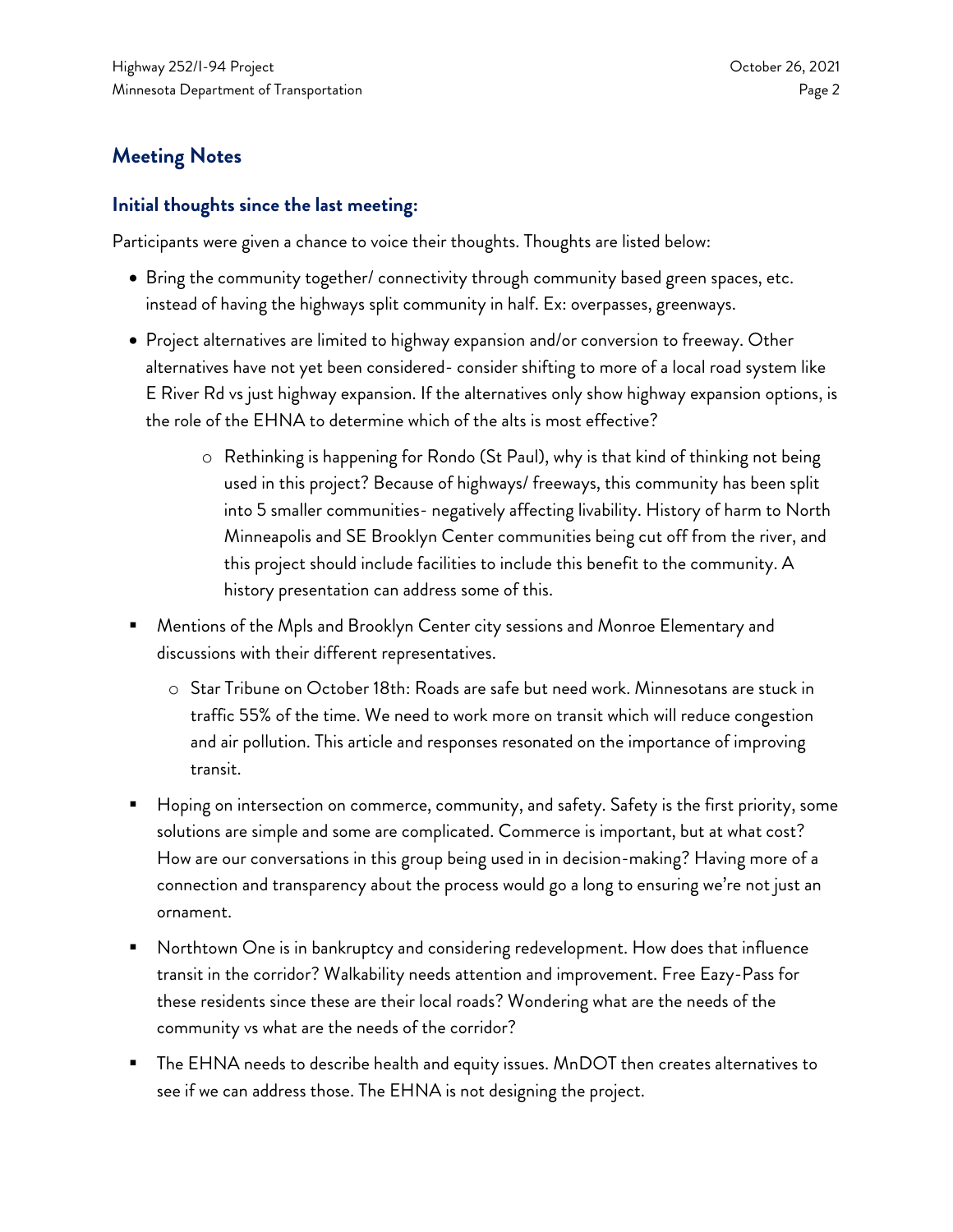o Should also consider engaging with the kids. This was also a comment from Stairstep.

#### **New questions based on presented data:**

Team walked through slideshow on environmental indicators and the measures that are associated with each indicator.

- Physical and environmental health: particles from tire wear. EPA doesn't have a requirement on number of particles, can we research and find how this affects health?
	- o Measure noise and air pollution, including measure things we are not required to measure (i.e., light and noise pollution, tire wear impacts on environment).
		- To consider: If electric cars are heavier than traditional, more wear and tear on the roads?
	- o Emphasis on mental health. Driving slower/ not on highway can be much less stressful mentally. Consider reducing speed on highway 252.
- Consider wildlife and river ecosystems. The narrow area is not enough.
- Cultural health: artwork and creative ways to include in design. Sculptures, different languages, and artwork could influence mental health.
- SHAPE 2018: how the data is interpreted is important. Rarely vs Often. Rarely could be grouped together with Never.
	- o SHAPE 2018: time of day? One-car access and schedules? Bus routes or bus cost? There are so many possible causes for the transportation issues. From transportation usage standpoint: is there value in asking major employers of their "return-to-work plan" and how that will affect traffic? Water run-off to river, light pollution, noise pollution. Do noise and light affect migration patterns? Ease of access to the neighborhood/roadways, not just through the neighborhood.

## **EHA Focus Area**

## Activity – What stands out to you in this information? What else would you like to know about transportation's impact on equity and health in the project area?

• Safety: (MN Dept of Health slide on accidents) there are other community-based causes and crime happening that have nothing to do with the highway design. Behavior-based, require a change in behavior.